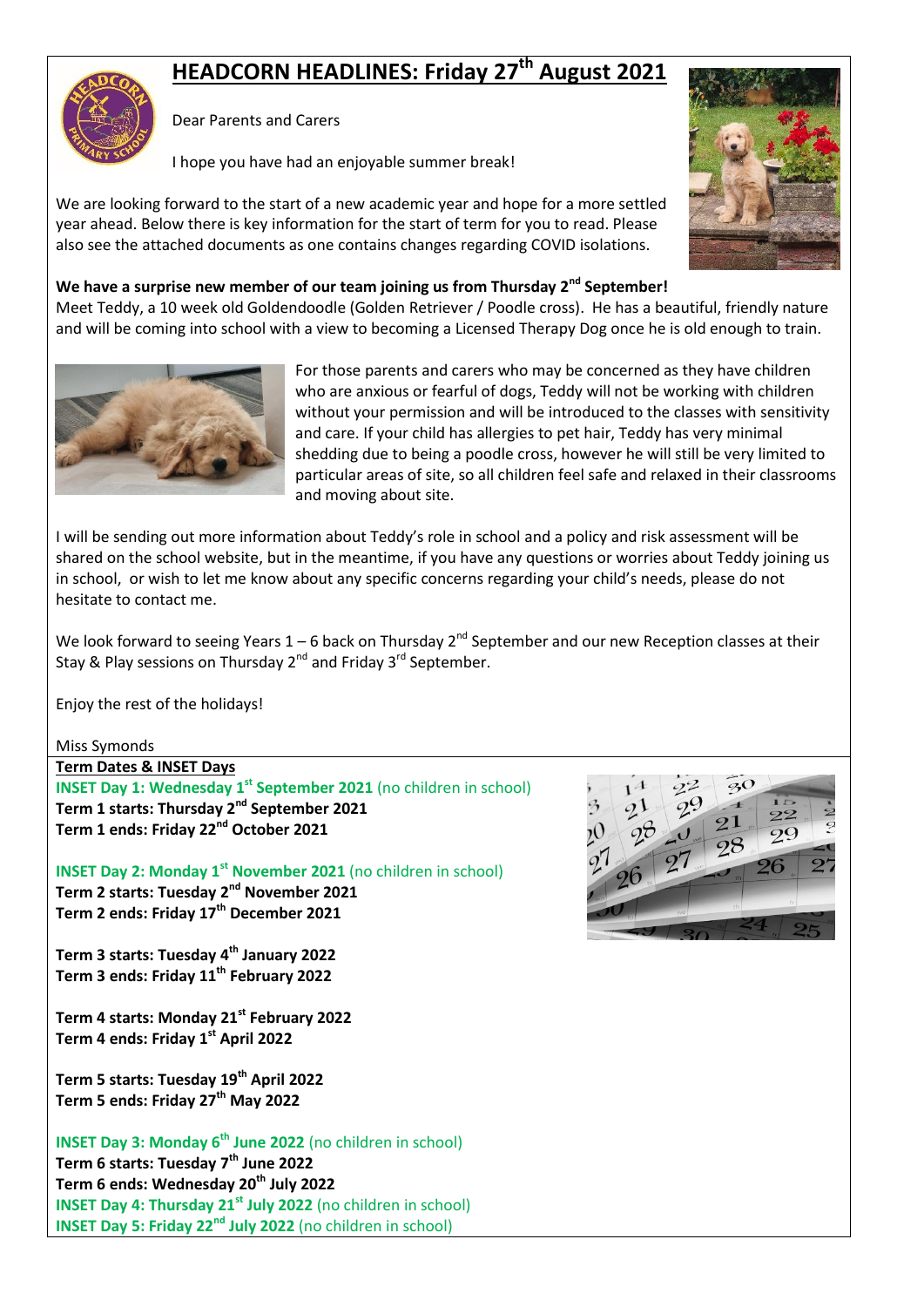#### **Drop Off and Collection Arrangements**

We are no longer staggering drop off and collection times for each individual year group unless guidance changes due to an increased infection rate.

**Masks** are no longer expected at drop off and collection but please be understanding of those who choose to wear a mask or wish to keep a bit of distance between themselves and others.

We will continue to **santise hands** as children enter and leave the school site.

#### **DROP OFF ARRANGEMENTS:**

All children can be dropped off between **8.30 – 8.50am.** Gates will close promptly at 8.50am. We expect children to be in school for registration by 8.50am so that we can start all lessons promptly by 9am.

#### **Drop Off Gates remain the same:**

YR & Y1 can be dropped off at the green EYFS gate. Parents/carers will continue to follow the one way system. Y2 can be dropped off at the Main Entrance.

KS2 (Years 3 – 6) can be dropped off at the green Keeler side gate accessible through the Visitors' carpark. Please drop your KS2 child off at the gate and do not enter the carpark.

Any messages for teachers can be given to Senior Staff on duty at the gates.

#### **COLLECTION ARRANGEMENTS:**

All children need to be collected between **3.10 – 3.30pm.** Gates will open at 3.10pm from this term onwards. This and the additional 10 mins in the morning are to ensure we give our children as much learning time as possible. **Please note:** Children not collected by 3.30pm will be sent to After School Club and will be charged the  $£5$  rate for the first session (3.30 – 4.30pm). If you are running late due to a specific reason please contact the school office on 01622 891289 or arrange for your child to be collected by someone on your Collection Permission list.

Children will only be released to a parent, carer, adult or sibling over 16 listed on their Collection Permission sheet. If you need to update this please email the school office: [admin@headcorn.kent.sch.uk](mailto:admin@headcorn.kent.sch.uk)

Year 6 can be given permission to walk home if the school has been informed in writing by a parent/carer. Permission forms will be sent to all Year 6 parents when we return to school.

#### **Collection Gates remain the same:**

YR & Y1 can be collected from the green EYFS gate following the one-way system.

Y2 can be collected from the Main Entrance.

KS2 (Years 3 – 6) can be collected from the KS2 playground: entrance via the Visitors carpark and exited through the far end of the site.

#### **Please ensure your child is dropped off and collected on time. If for any reason you are running late for drop off or collection please contact the school off ice on 01622 891289.**

# **School Uniform**

Please ensure that your child comes to school in the correct school uniform. The up to date uniform list is attached. If for any reason your child is unable to wear the full and correct uniform, please inform the school in writing vi[a admin@headcorn.kent.sch.uk](mailto:admin@headcorn.kent.sch.uk)

Most items of school uniform can be purchased from any supermarket or high street retailer. Items that are specific to our school or with school logos can be purchased from our uniform supplier 'Simmonds' who have a shop at Newnham Court Shopping Village (Bearsted Road, Weavering, Maidstone ME14 5LH) or on-line using this link:<https://simmonds-ltd.com/headcorn-primary-school/> . Items in **red** on the attached uniform list can **only** be purchased from our uniform supplier.